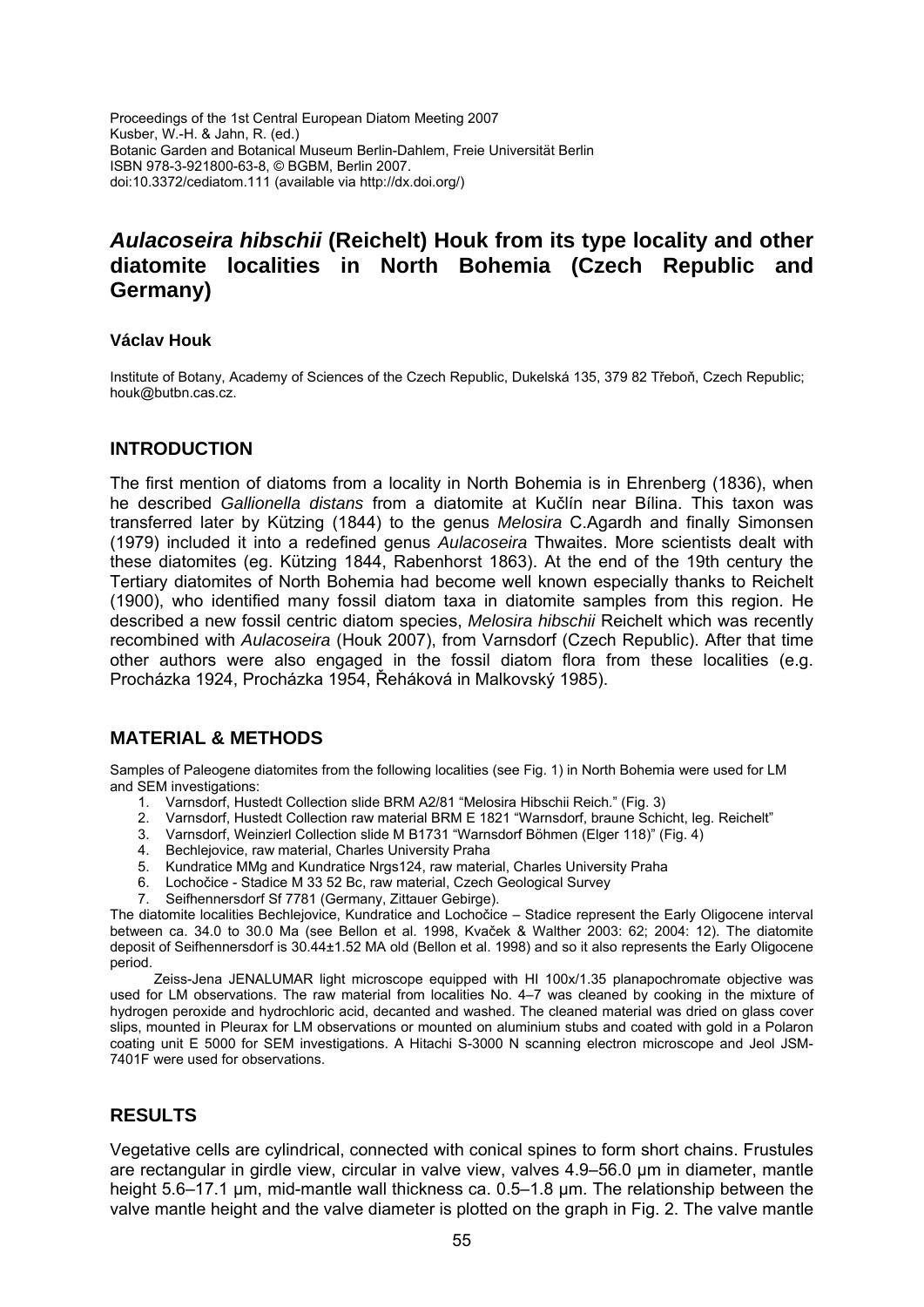has straight pervalvar rows of relatively coarse circular to nearly quadrate areolae, ca. 0.35– 0.85 µm in diameter, sometimes they are pervalvar elongated in the first row below the valve face/valve mantle junction, 2-5(6) areolae in a row. When there are 2–3 areolae only in one pervalvar row, transversal rows are mostly also created. The areolae are occluded by complex vela, near surface supported at several points around areola, internally with individual rosettes of the vela. Interstriae distance is 1.2–1.8 μm and interareolar distance 0.7–1.6 μm. Two types of spines can be observed, the relatively long conical spines and spatulate linking spines.



**Fig. 1.** LM pictures of *Aulacoseira hibschii* from the type locality in Varnsdorf (North Bohemia).



**Fig. 2.** SEM pictures of *Aulacoseira hibschii* from the type locality in Varnsdorf (North Bohemia).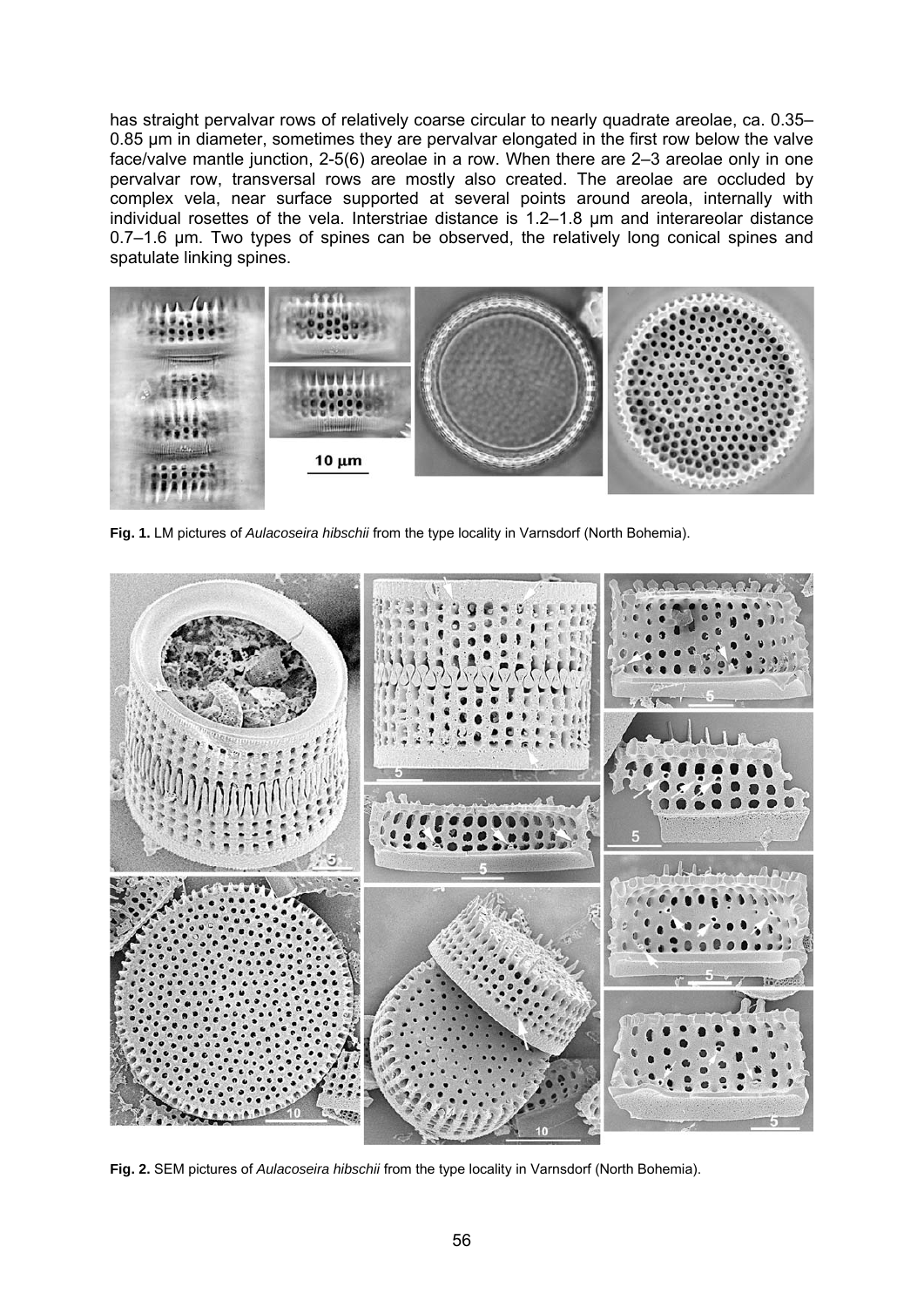The interstriae taper beneath the valve face into mostly ca. 2–4 μm long, conical buttressed spines or into spoon-shaped spines, creating thus a regular ring at the valve face/valve mantle junction. Rarely, an extra pervalvar row of areolae can run from a broadened base of one of the spines. The proximal part of the valve mantle is a collum, structureless or milled with short pervalvar wrinkles at the valve rim. The robust ringleist is projecting into the cell, extending  $\frac{1}{8}$  (valves with large diameter) to  $\frac{1}{2}$  (valves with small diameter) of the radius of the valve. Some valve mantles show the "Müller Step" (sensu Müller 1884 and Crawford & Likhoshway 1999). Rimoportulae are numerous, 4–14, internally with a short stalk, their small external openings are associated with areolae. Rimoportulae are spaced in a sparse ring near the ringleist, or in a sparse ring near to the middle of the valve mantle, or they are situated irregularly. The valve faces are flat, with areolae irregularly spaced or lying in more or less diagonal rows, sometimes papillae or rugosities are on the valve face. The girdle band is composed of several copulae. Initial cells were not observed.

The community of *Aulacoseira hibschii* constitutes about 70 % of the diatom population in the material from Varnsdorf, the rest are smaller *Aulacoseira*, with a little bit less than 30 %, morphologically similar to *A. distans* (Ehrenb.) Simonsen, and the rarely occurring *Melosira undulata* (Ehrenb.) Kütz. *A. hibschii* is not also rare in the raw material from the locality in Seifhennersdorf Sf 7781. In the diatomite material from Kundratice in the České středohoří Mountains more than 99 % of the diatom population is constituted by *A. hibschii*. Except for this taxon, *Ellerbeckia* sp. (Centrales, Paraliaceae) can be also rarely observed there. *A. hibschii* was also seen in other diatomites from the České středohoří Mountains. First of all, it constitutes more than 99 % of the diatom population in the diatomite from the locality Lochočice-Stadice. Another locality where this species was observed is the diatomite from Bechlejovice, but it is very rare here and was not reliably identified and photographed in LM due to the presence of several similar *Aulacoseira* taxa in the sample. However, to find it and exactly identify it in the SEM was relatively easy.

# **DISCUSSION**

During investigations it was discovered that this species belongs to the genus *Aulacoseira* Thwaites having the areolated valve mantle with the structureless collar. It differs from other related *Aulacoseira* taxa by its characteristic location of rimoportulae in the combination with the coarse areolar valve pattern, and by the characteristic shape of long conical spines and clavate linking spines. The rimoportulae are located in a sparse ring near the ringleist, or in a sparse ring near to the middle of the valve mantle, or they can be situated irregularly. The most similar taxa found in the literature are *Melosira youngi* Skvortsov, *M. praedistans* Jousé, *Aulacoseira praeislandica* (Jousé) Simonsen and *A. praegranulata* (Jousé) Simonsen. However, the type material of *Melosira youngi* is absent (Haworth & Sabater 1993) and that of *Aulacoseira praeislandica*, *A. praegranulata* and *Melosira praedistans* as well (Dr. N. Strelnikova pers. com.), and so it is impossible to directly compare the ultrastructures. The other similar species, *A. ceretana* E.Y.Haw. & Sabater and *A. canadensis* (Hust.) Simonsen, have their rimoportulae in the ringleist (Haworth & Sabater 1993), similarly as *A. paucistriata* Bradbury, *A. solida* (Eulenst. in Van Heurck) Krammer and *A. krammeri* R.K. Edgar, Kociolek & S.M. Edgar (Bradbury 1991, Edgar et al. 2004), and they differ then in this feature from *Aulacoseira hibschii*. *A. distans* (Ehrenb.) Simonsen (see Crawford & Likhoshway 1999) similarly has its rimoportulae in a sparse ring near the ringleist, but it differs from *A. hibschii* by its smaller size and finer areolation.

It is clear from the SEM investigations of the Varnsdorf material and materials from other localities in the North Bohemia that *Aulacoseira hibschii* is a species with a high morphological variability, but it is clearly distinguishable from other similar taxa by its characteristic location of rimoportulae in combination with the coarse areolar valve pattern and with the characteristic shape of spines. The presented valve morphology and ultrastructure should help to clarify the taxonomy and nomenclature of this and related fossil *Aulacoseira* taxa. The formal transfer of Reichelt's species to the genus *Aulacoseira* Thwaites has been published elsewhere (Houk 2007).